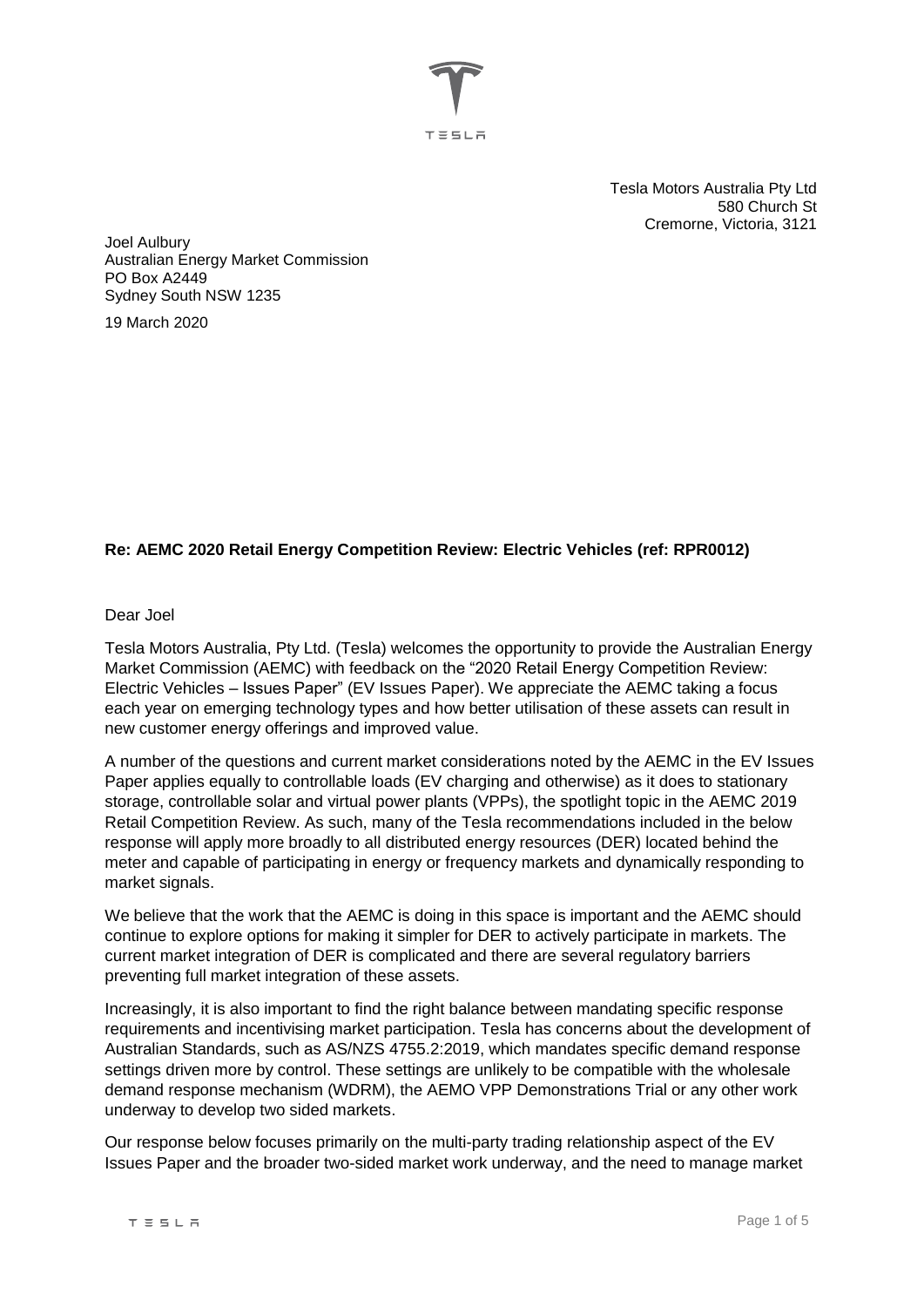incentives for new energy offerings, alongside our feedback on managing market incentives with regulatory requirements.

Tesla looks forward to continuing to support the AEMC on all measures related to market integration and improved customer value for DER and EVs. For more information on any of the content included in this response please get in touch with Emma Fagan [\(efagan@tesla.com\)](mailto:efagan@tesla.com).

Kind regards

Emma Fagan Head of Energy Policy and Regulation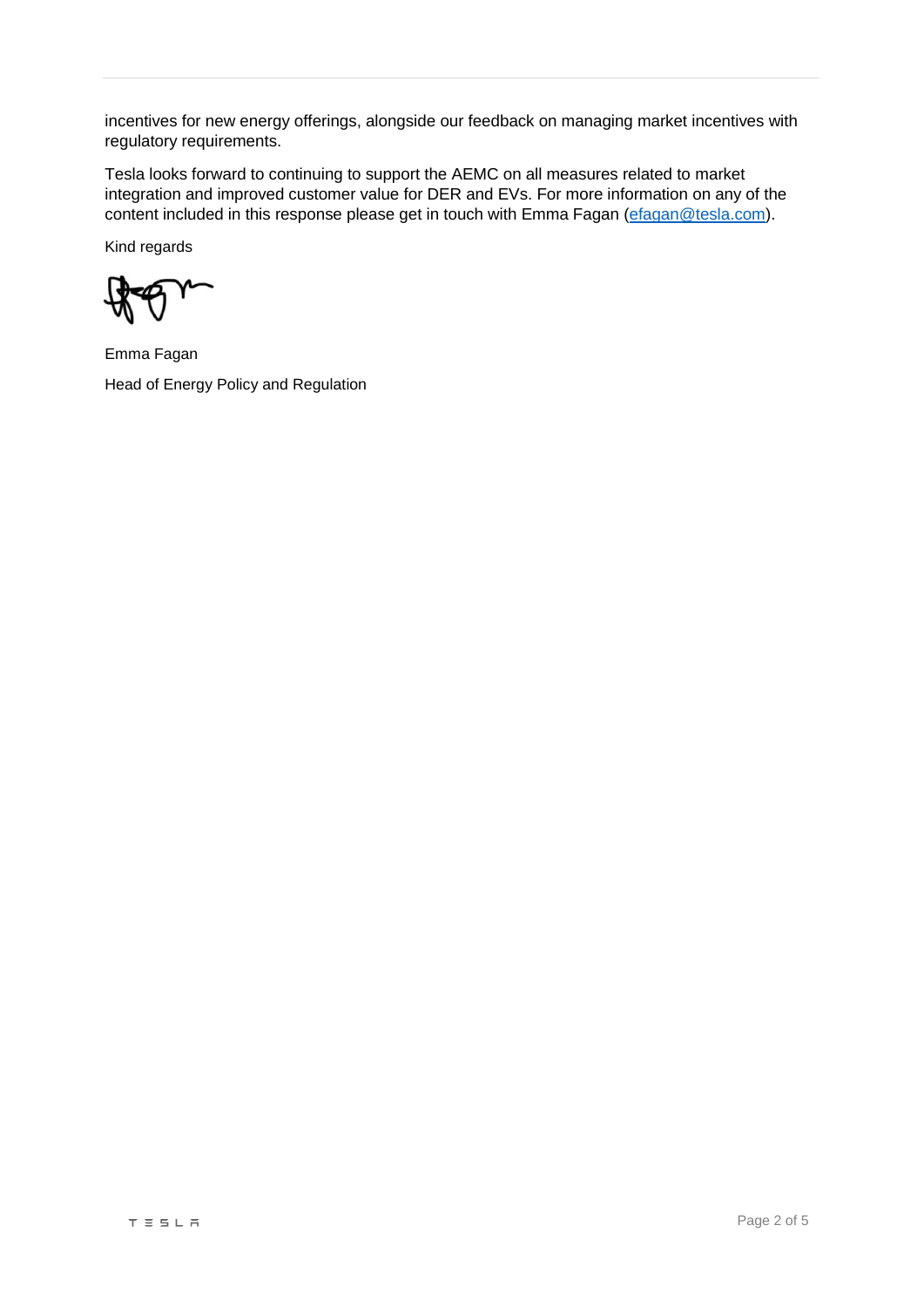## **Questions for consultation:**

### **Question 3: Regulatory environment?**

Tesla supports further work done on the development multi-party trading relationships and considering how several different options may be made behind a single connection point. There is a major focus at the moment on the development of two-sided markets, and Tesla supports a continued focus on developing appropriate markets and regulatory settings for increased participation from EVs, VPPs and other behind the meter assets.

Based on our experience in VPPs, and DER (including demand response from EVs) more broadly, we consider the following to be important considerations for two-sided markets:

## **Bi-directional energy flows:**

- Any two-way market integration should be managed at the customer connection point and consider energy in and energy out. This allows sites to take advantage of controllable loads – such as EV charging infrastructure, as well as generation and controllable bidirectional assets. This allows for better use of assets at all times – including when generation or storage is not being used to serve customer load.
- We note that the most recent WDRM draft rule change considers the inclusion of the export of energy from generation located behind the meter. This is a great step towards two sided markets.
- The AEMO VPP Demonstrations Trial, and subsequent finding released in December 2019<sup>1</sup> , addresses a similar issue with the development of the market ancillary services provider (MASP) and ancillary services load classifications.
- Under these classifications, assets were anticipated to provide frequency control ancillary services (FCAS) on the load side only. The AEMO VPP Trial enables bi-directional assets to participate on both the load and generation side.

### **Full market optimisation:**

The best market outcomes will be achieved where assets are fully co-optimised. Ideally a twosided market should enable co-optimisation across both energy (generation and load side) and frequency services (generation and load side). This should also capture any future markets that are developed, particularly in respect of network services.

### **Single connection point:**

The EV Issues Paper considers whether the Small Generator Aggregator (SGA) framework is an appropriate mechanism for the market integration of EVs.

The major issue with the SGA framework, is the requirement for two separate connection points. For the vast majority of residential customers, maintaining two separate connection points is not a feasible option. There is a high cost associated with setting up a separate connection point, and it raises a number of other issues such as whether to locate associated solar PV and storage behind the EV connection point, or the customer load connection point. As such, the SGA framework is

 $\overline{a}$ 

<sup>1</sup> [https://www.aemo.com.au/-/media/Files/Electricity/NEM/Participant\\_Information/New-Participants/Interim-](https://www.aemo.com.au/-/media/Files/Electricity/NEM/Participant_Information/New-Participants/Interim-Arrangements-for-FCAS-from-DER.pdf)[Arrangements-for-FCAS-from-DER.pdf](https://www.aemo.com.au/-/media/Files/Electricity/NEM/Participant_Information/New-Participants/Interim-Arrangements-for-FCAS-from-DER.pdf)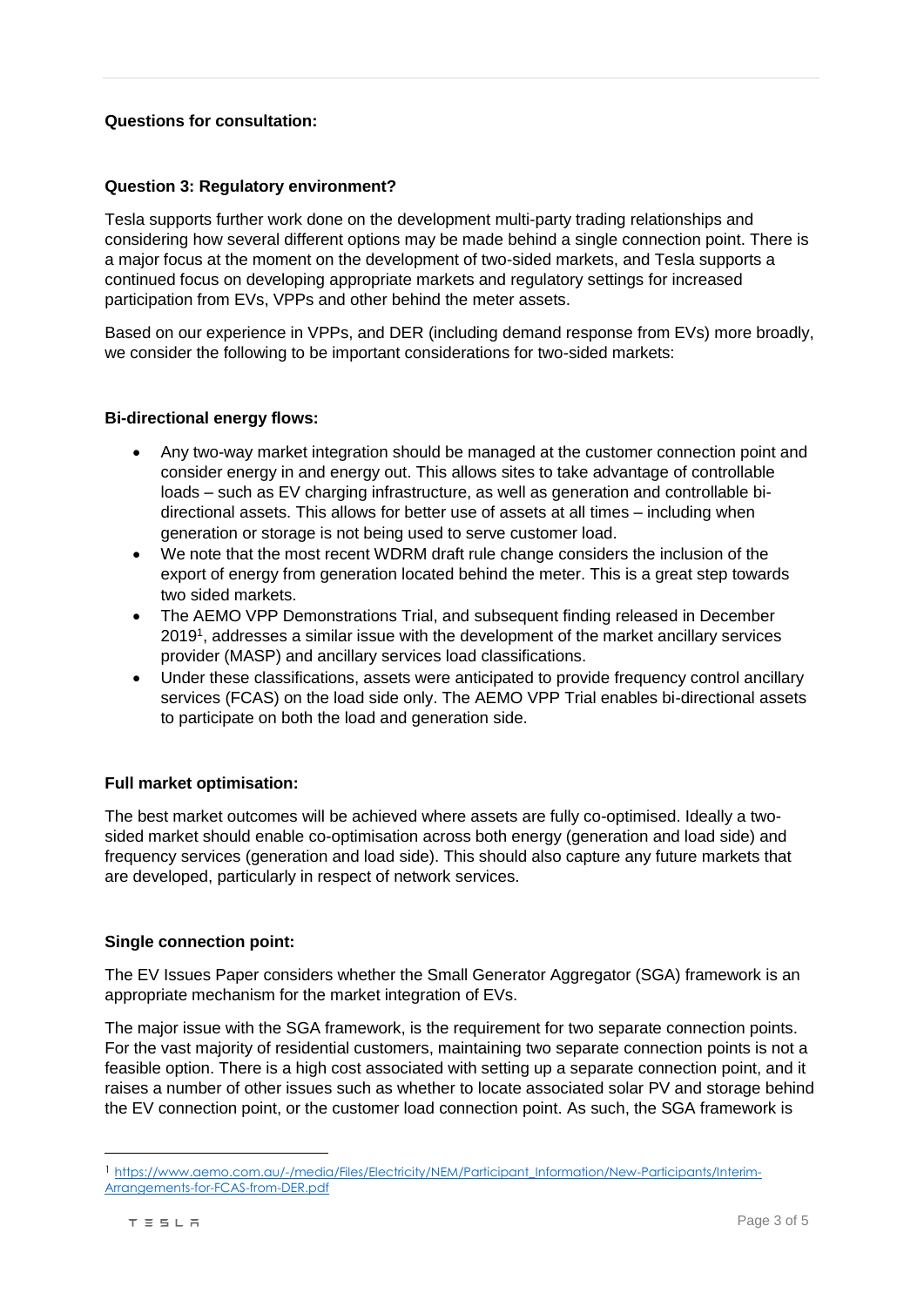highly unlikely to be a successful mechanism for residential customers for EVs. This is evidenced by the lack of SGA offerings currently available for any other behind the meter residential asset.

The alternative approach to multi-party trading relationships is to enable customers to maintain more than one relationship behind a single connection point. This would reduce customer cost and energy flows, and frequency responses, and can still be managed through appropriate metering (see point below).

We note that many customers will only wish to maintain a single relationship behind their connection point, however enabling multi-party trading relationships will improve customer choice, and better allow for the development of new business models. This innovation has been clearly demonstrated for VPPs, particularly in SA, where a range of retailers (from large traditional gentailers through to white-label / start-ups), technology providers, and aggregators are partnering, competing and iterating on customer propositions. By streamlining the SGA framework in a way that further simplifies and minimises costs for all parties, this innovation will be vastly accelerated once EVs are integrated into the energy market.

### **Metering requirements:**

Related to the point above, all work done on developing two-sided markets and looking further at multi-party trading relationships, should also consider the current metering requirements of the National Measurement Institute and the *National Measurement Act.* 

Under the Act, all meters used for trade must be of a basic standard, which is the National Measurement Institute's pattern approval. Pattern approval is mandatory for measuring instruments used for trade in Australia and the National Measurement Institute is responsible for evaluating measuring instruments to ensure they meet Australian standards.

While it is critically important that meters used for any kind of customer trade are fit for purpose in respect of accuracy of measurement, the relevant data-points for new energy market services are increasingly capable of being delivered by asset level devices (such as the Tesla Powerwall Gateway). Considering whether the *National Measurement Act* should be reviewed to better enable assets to directly provide this data will be an important enabling factor in the development of two-way markets.

The current process for gaining pattern approval for new meters is cumbersome and timeconsuming, and the process should be reviewed to focus more on outcomes and meeting all requirements of the National Electricity Rules chapter 7. The process for obtaining pattern approval should be reviewed and streamlined to encourage more suppliers to go through the process, and create more customer choice.

### **Based on the above, Tesla makes the following recommendations to the AEMC:**

- **Review the need for a second connection point to enable SGA. Consider whether multi-party trading relationships can be managed under a single connection point.**
- **Review current metering requirements under the** *National Measurement Act.*  **Streamlining the process for pattern approval for revenue grade meters would enable more asset level devices to provide the same outcome and reduce the costs of providing new energy services (by removing the need for a second meter in addition to the asset level measurement device).**